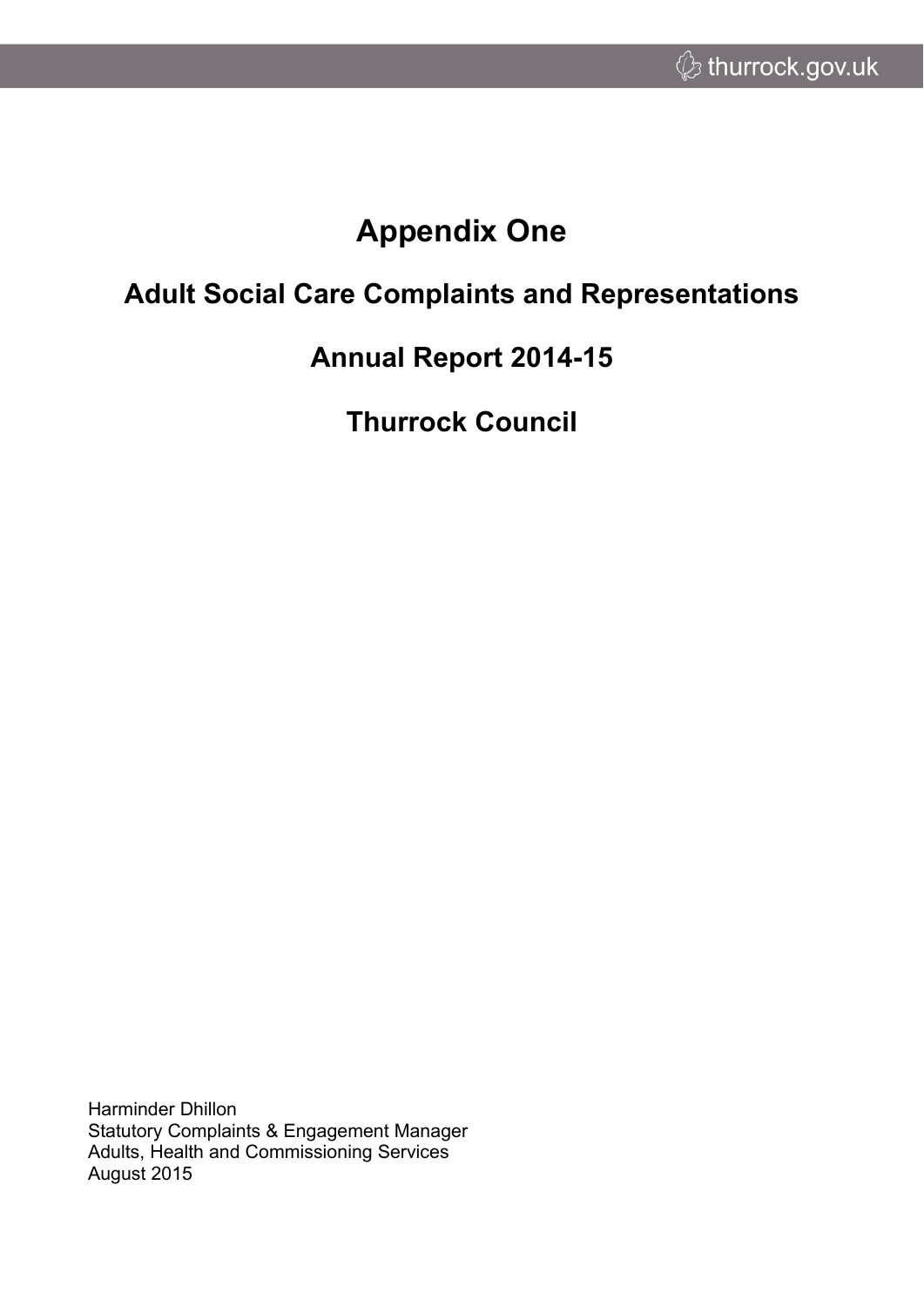# **Contents**

|                |                                             | Page           |
|----------------|---------------------------------------------|----------------|
| 1 <sub>1</sub> | Introduction                                | 3              |
| 2.             | The Complaints Process                      | 3              |
| 3.             | <b>Roles and Responsibilities</b>           | 4              |
| 4.             | Leaflets and Information                    | 4              |
| 5.             | <b>Advocacy for Vulnerable People</b>       | 4              |
| 6.             | Summary of Representations received         | 5              |
| 7.             | Complaints                                  | $5-6$          |
| 8.             | Complaints breakdown by Service for 2013-15 | 6              |
| 9.             | <b>Complaint issues</b>                     | $\overline{7}$ |
| 10.            | <b>Externally Commissioned Services</b>     | $7 - 8$        |
| 11.            | <b>Response Times</b>                       | 8              |
| 12.            | <b>Complaint outcomes</b>                   | 9              |
| 13.            | Benchmarking                                | 9              |
| 14.            | <b>Local Government Ombudsman</b>           | 10             |
| 15.            | Concerns/enquiries                          | 10             |
| 16.            | MP and Member enquiries                     | 10             |
| 17.            | Compliments                                 | 11             |
| 18.            | Learning from Complaints                    | $12 - 13$      |
| 19.            | Training                                    | 13             |
| 20.            | <b>Going Forward</b>                        | 14             |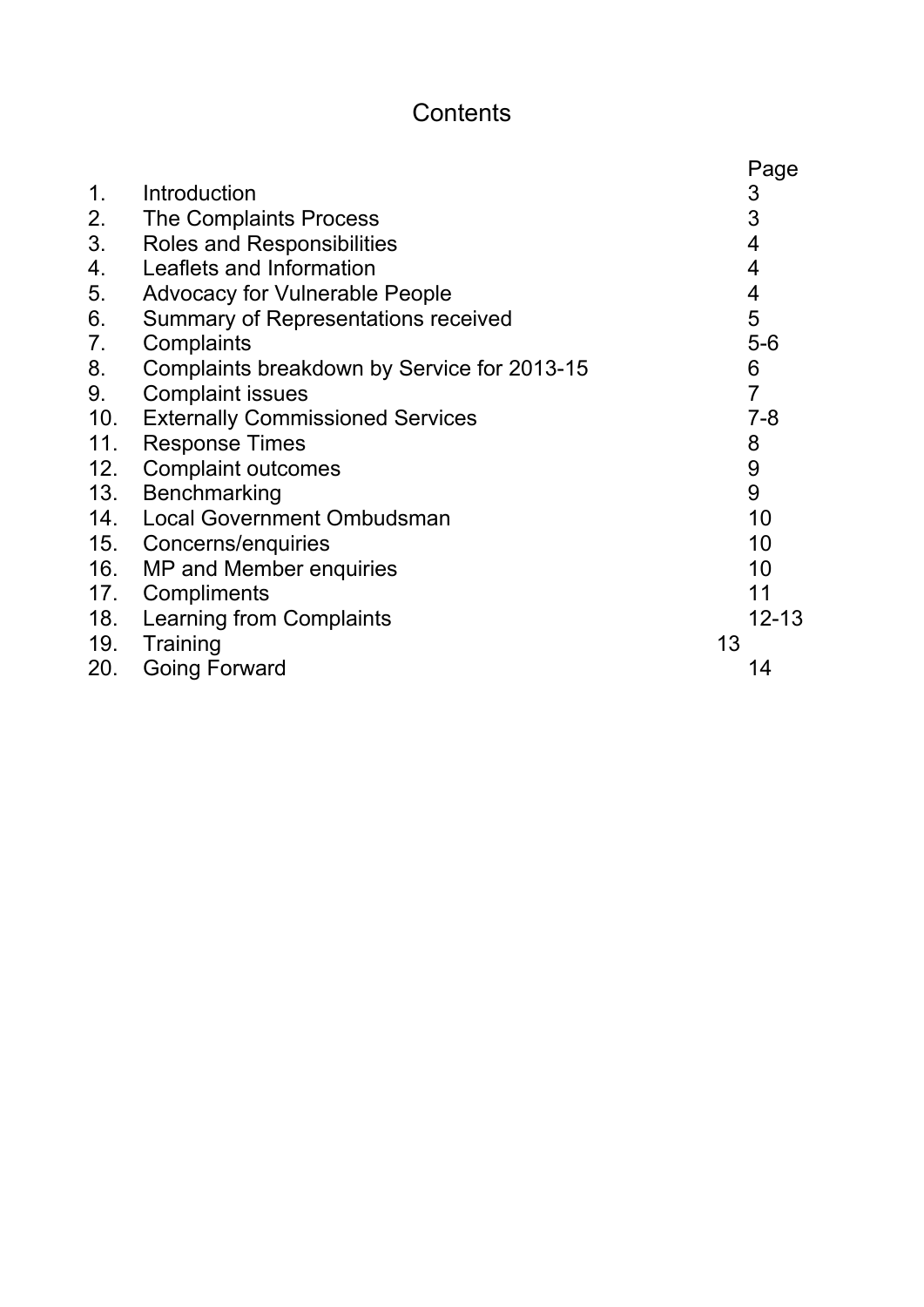## *1. Introduction*

This is the annual report for Thurrock Council on the operation of the Adult Social Care Complaints Procedure covering the period 1 April 2014 – 31 March 2015. It is a statutory requirement to produce an annual complaints report on Adult Social Care complaints. The Adult social care complaints procedure is operated in accordance with the Local Authority Social Services and National Health Service Complaints (England) Regulations 2009.

Thurrock adult social care arranges and supports provision of a wide range of commissioned and in house to support people to live independently in their homes and increasing levels of choice and control over the support they receive. It also supports residential or nursing care when this becomes necessary. The department also has lead responsibility for safeguarding adults and provides some services jointly with Health.

The report provides a summary analysis in relation to the number of representations received and processed in relation to adult social care including details of the complaints received, the key issues arising and learning for the department.

### *2. The Complaints Process*

The Local Authority Social Services and National Health Services Complaints Regulations (England) 2009 changed the process for handling complaints within Adult Social Care on 1 April 2009. The revised regulations aligned the complaint processes for Adult social care and Health to enable joint handling of complaints across both services.

The Complaints Procedure is a two stage process:

- Stage 1 Council aims to resolve a complaint using a variety of methods
- Stage 2 Local Government Ombudsman

Staff are encouraged to resolve issues at the first point of contact in line with good practice as outlined by the Local Government Ombudsman.

The complaints procedure provides the Council with an additional means of monitoring performance and improving service quality as well as an important opportunity to learn from complaints and service user feedback.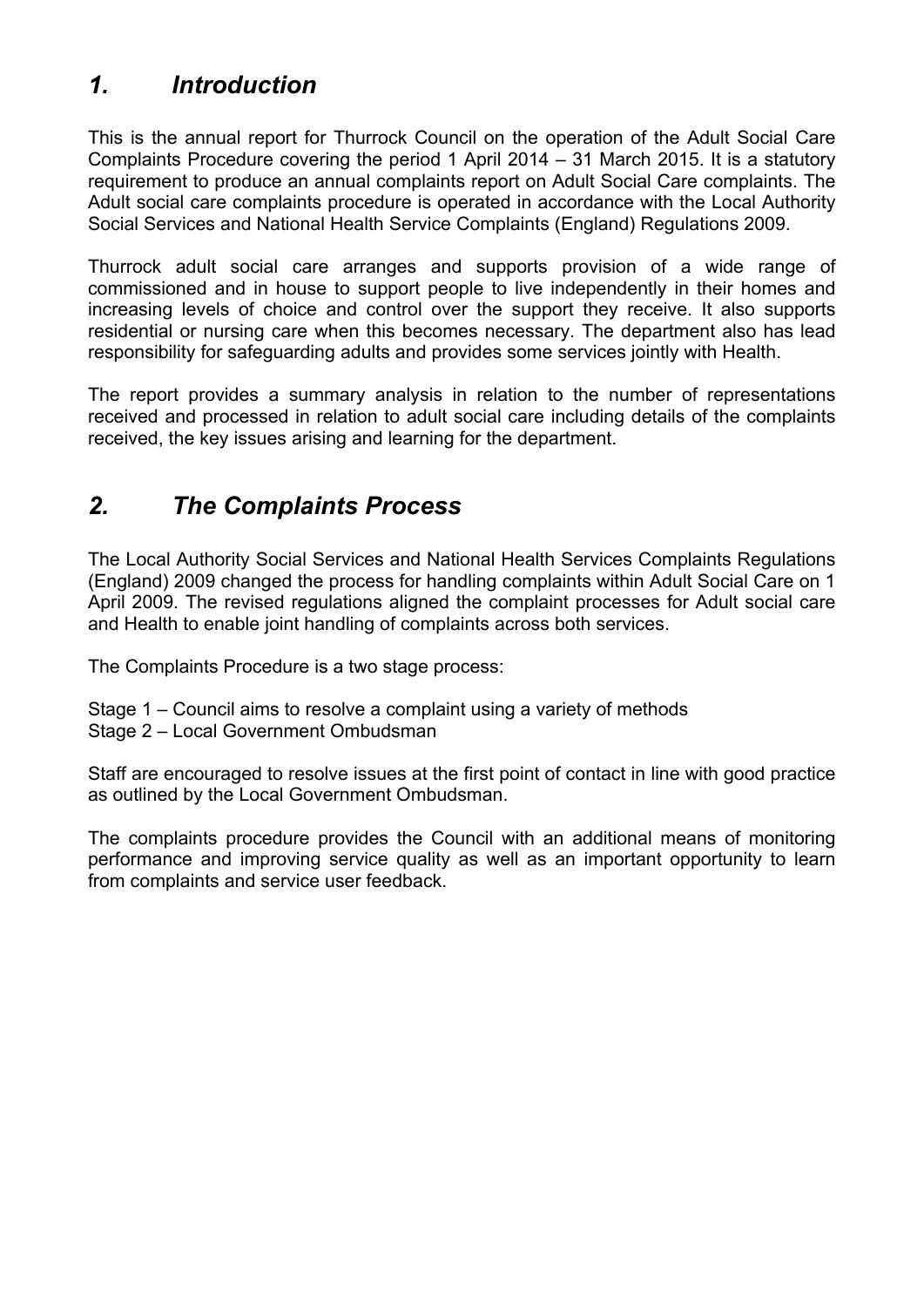## *3. Roles and Responsibilities*

The Department of Health Guidance requires local authorities to have a Complaints Manager responsible for the management of the complaints procedure.

In order to contribute effectively to service development, the complaints management function is based within the Adults, Health and Commissioning Performance and Business Support service area.

The Complaints and Engagement Manager also has responsibility for Children's Social Care complaints and representations and produces a separate Annual Report for these.

### *4. Leaflets and Information*

The complaints leaflet is distributed electronically to all service teams and front line services. Information on making a complaint or providing feedback is available on the Thurrock Council website.

The complaints procedure has been reviewed during 2014/15. As the statutory guidance remains unchanged for adult social care complaints, there are no fundamental changes to the process. However under the Care Act 2014, there have been proposals to introduce an Appeal System for assessments and funding which may run alongside the complaints procedures. The proposals have not been finalised and therefore no changes will be made to the current complaints procedure.

Adult social care welcomes feedback about its services. This can be received via a complaints form, telephone contact, in person, writing or emailing the complaints team and through the call centre.

### *5. Advocacy for vulnerable people*

Thurrock Council commissions advocacy services including Mental Capacity advocacy encompassing Deprivation of Liberty Safeguards. It is available for people who have substantial difficulty in understanding decisions that need to be made or in expressing their views, when there is no one else who can assist or speak on the persons behalf. The scope of our contract covers, older people with mental health aged 65 and over, adults of working age with mental ill health and adults who have a learning disability or sensory impaired aged over 18yrs.

The service is independent of statutory organisations and service provider agencies. POhWER is the main commissioned provider for advocacy within Thurrock and supports service users with various concerns and queries across a range of services including housing, social care and debt management.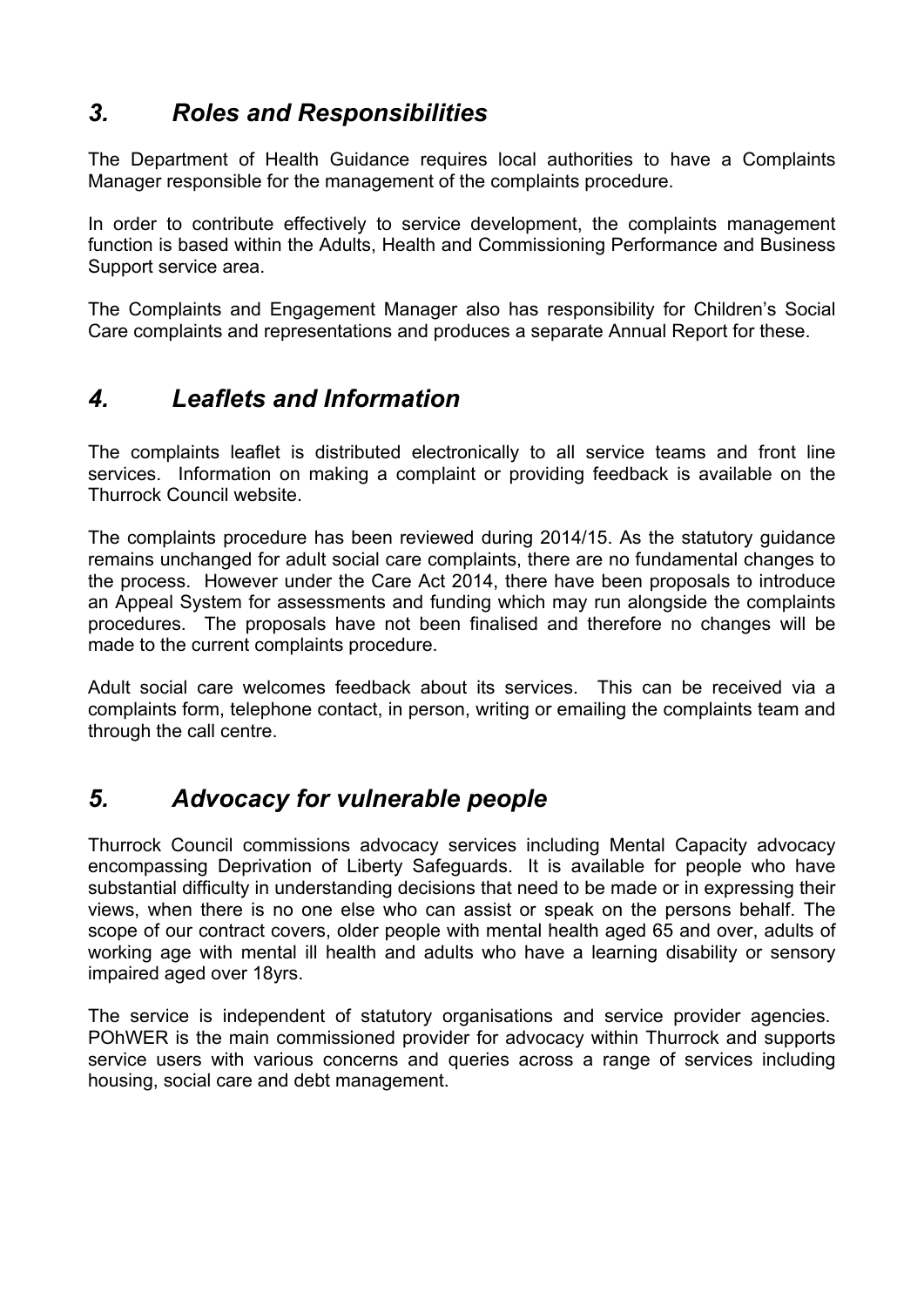# *6. Summary of Representations received*

A total of 356 representations were received during 2014-15 which is an increase of 5 on the previous year (351), as detailed below:

198 Compliments

- 68 Complaints received
- 33 Concerns and issues received
- 16 MP enquiries
- 40 Member enquiries
	- 1 Ombudsman enquiry



#### **Total Representations Received 2013- 2015**

It is essential that all teams delivering services formally capture and record complaints. This includes any commissioned services.

Feedback is recorded as received from service users by telephone, email and in writing as well as in person.

Other complaints and representations are referred directly to Ascfeedback as received by the Corporate Complaints team and the service teams directly. All complaints are acknowledged within 3 working days as set out in the statutory guidance.

# *7. Complaints*

The department received a total of 68 complaints in 2014/15, which is an increase of 18% on the number of complaints (56) received for 2013/14. During this reporting period, the department dealt with 8452 referrals and 3447 service users were receiving a service under social care, including residential and nursing care.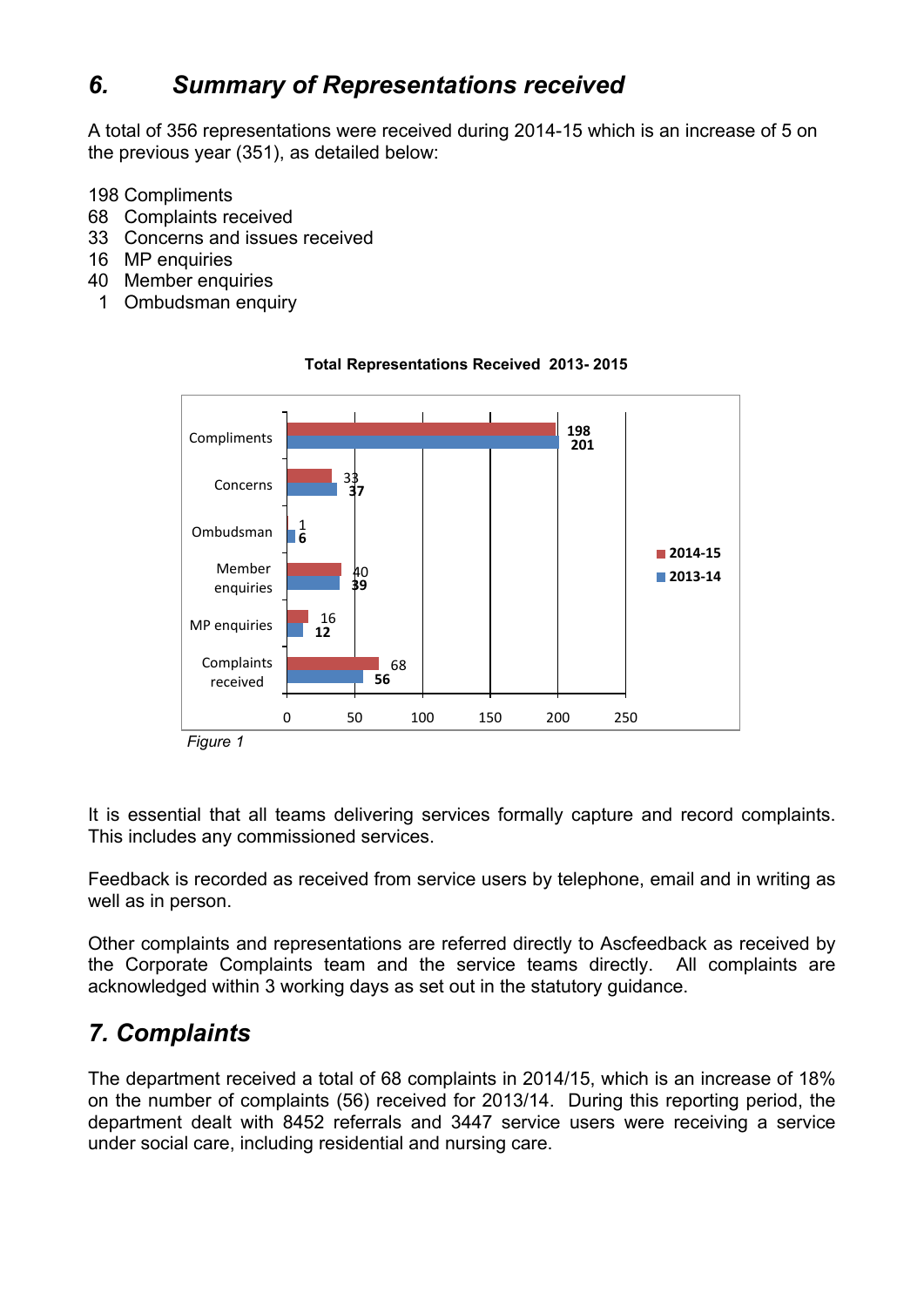Trends in complaints received from 2010-2015 are detailed in Table 1.

| Year    | Complaints |  |  |
|---------|------------|--|--|
| 2014/15 | 68         |  |  |
| 2013/14 | 56         |  |  |
| 2012/13 | 74         |  |  |
| 2011/12 | 91         |  |  |
| 2010/11 | 111        |  |  |
| Table 1 |            |  |  |

Table 1 indicates that the previous declining trend of complaints has changed this year to a slight increase of 18%. This was due mainly to the increase in complaints regarding domiciliary care providers which are detailed further in the report.

### *8. Complaints breakdown by Service\* for 2013-15*

\* the breakdown below includes provider complaints for domiciliary care and residential care

| Contracts & Commissioning<br><b>Blue Badge</b><br><b>ECDP</b><br><b>Customer Finance</b><br>Occupational Therapy<br>Safeguarding<br><b>Collins House</b> | 5<br>1<br>1<br>6<br>1   | 3<br>0<br>5             |
|----------------------------------------------------------------------------------------------------------------------------------------------------------|-------------------------|-------------------------|
|                                                                                                                                                          |                         |                         |
|                                                                                                                                                          |                         |                         |
|                                                                                                                                                          |                         |                         |
|                                                                                                                                                          |                         |                         |
|                                                                                                                                                          |                         | 5                       |
|                                                                                                                                                          | 1                       | 0                       |
|                                                                                                                                                          | 3                       | 1                       |
| <b>Reablement Team</b>                                                                                                                                   | $\overline{3}$          | 0                       |
| Locality 1&2                                                                                                                                             | $\overline{2}$          | 3                       |
| Locality 3&4                                                                                                                                             | $\overline{1}$          | $\overline{1}$          |
| Basildon Hospital                                                                                                                                        | 1                       | 3                       |
| <b>Grays Court Care</b>                                                                                                                                  | 1                       | $\overline{1}$          |
| <b>Hollywood Rest Home</b>                                                                                                                               | $\overline{1}$          | $\overline{1}$          |
| <b>Bennett Lodge</b>                                                                                                                                     | $\overline{2}$          | $\overline{1}$          |
| Ladyville Lodge                                                                                                                                          | $\overline{1}$          | 0                       |
| <b>Bluebell Court</b>                                                                                                                                    | 3                       | 3                       |
| Merrie Loots Rest Home                                                                                                                                   | $\overline{\mathbf{1}}$ | $\overline{0}$          |
| John Stanley                                                                                                                                             | $\overline{4}$          | $\overline{4}$          |
| Grapecroft (now Willow Lodge)                                                                                                                            | $\overline{2}$          | $\overline{2}$          |
| <b>Mental Health</b>                                                                                                                                     | $\overline{2}$          | $\overline{2}$          |
| <b>Intervention &amp; Transition</b>                                                                                                                     | $\overline{3}$          | $\overline{1}$          |
| <b>Performance Quality</b>                                                                                                                               | $\overline{1}$          | 1                       |
| General social care                                                                                                                                      | 10                      |                         |
| <b>Sanctuary Care</b>                                                                                                                                    |                         | 10                      |
| <b>Shortbreak Service</b>                                                                                                                                |                         | $\overline{2}$          |
| Careline                                                                                                                                                 |                         | $\overline{1}$          |
| <b>TLS</b>                                                                                                                                               |                         | $\overline{2}$          |
| <b>Emergency Duty</b>                                                                                                                                    |                         | $\overline{2}$          |
| <b>TLC</b>                                                                                                                                               |                         | $\overline{\mathbf{4}}$ |
| <b>Kynoch Court</b>                                                                                                                                      |                         | $\overline{2}$          |
| Temp Exchange                                                                                                                                            |                         | $\overline{1}$          |
| <b>Balfour Court</b>                                                                                                                                     |                         | 1                       |
| Whitecroft                                                                                                                                               |                         | 1                       |
| Oak House                                                                                                                                                |                         | $\overline{1}$          |
| Other**                                                                                                                                                  |                         | 3                       |
| <b>Total</b><br>Table 2                                                                                                                                  | 56                      | 68                      |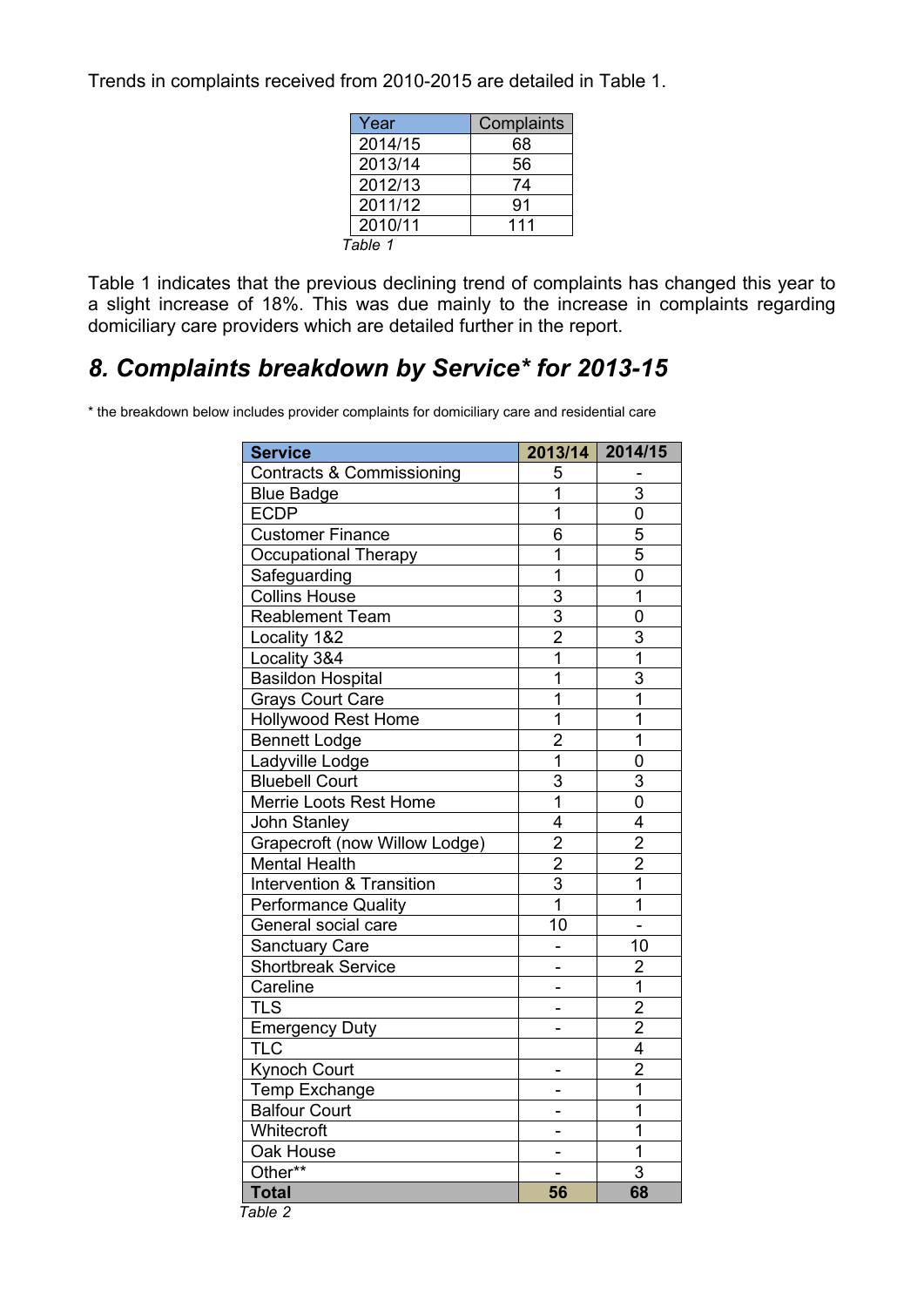\*\*Legal Services (1), SEPT (1) and Daycentre Transport (1)

### *9. Complaint issues*

| <b>Complaint Issue</b>     | 2013/14 | 2014/15 |
|----------------------------|---------|---------|
| Assessment/Decision Making | 2       | 4       |
| Communication              | 6       | 4       |
| <b>Service Quality</b>     | 18      | 23      |
| Delays                     |         | 6       |
| Finance/Charging           | 10      | 10      |
| Multiple Issues            | 2       |         |
| Health linked              | 5       |         |
| Safeguarding/Welfare       |         |         |
| Staff conduct              | 8       | 12      |
| Other*                     | 4       | 8       |
| <b>Total</b>               | 56      | 68      |
| Table 3                    |         |         |

*Missed carer appointments, transport issues, incorrect medication, legal issues*

Table 3 shows that issues concerning finance and quality of service were the main reasons for complaints during 2014/15.

# *10. Externally Commissioned Services*

The Care Quality Commission requires all care providers to have in place clear and robust complaint procedures. Anyone who receives a service from an externally provided service will usually complain directly to the provider and these will be responded to in accordance with the provider's own complaints process. Feedback received by the Council about externally provided services is closely monitored by the Contract Compliance team in line with the statutory Contracts Monitoring Framework. This helps to identify any areas of poor performance which require additional monitoring and support.

#### **Direct Payment Scheme**

Personal budgets are used to pay for support for services such as homecare or to employ a personal assistant (PA). The Council has a contract with ECDP with the delivery of the Direct Payment service for Thurrock residents to manage the scheme and raise awareness of how social care users can have greater choice and control in relation to their care.

#### **Residential Care**

The Council commissions independent care home providers for service users requiring residential care, based on an assessment of their individual needs. Any complaints received regarding commissioned providers are referred to the Home provider to investigate in accordance with their own complaints procedure. The Care Quality Commission requires all providers to have effective complaint procedures in place. This is regularly monitored by the Council's Contract Compliance team.

There were approximately 600 service users receiving residential care (including nursing care funded by adult social care) during 2014/15. For the same period, 13 complaints were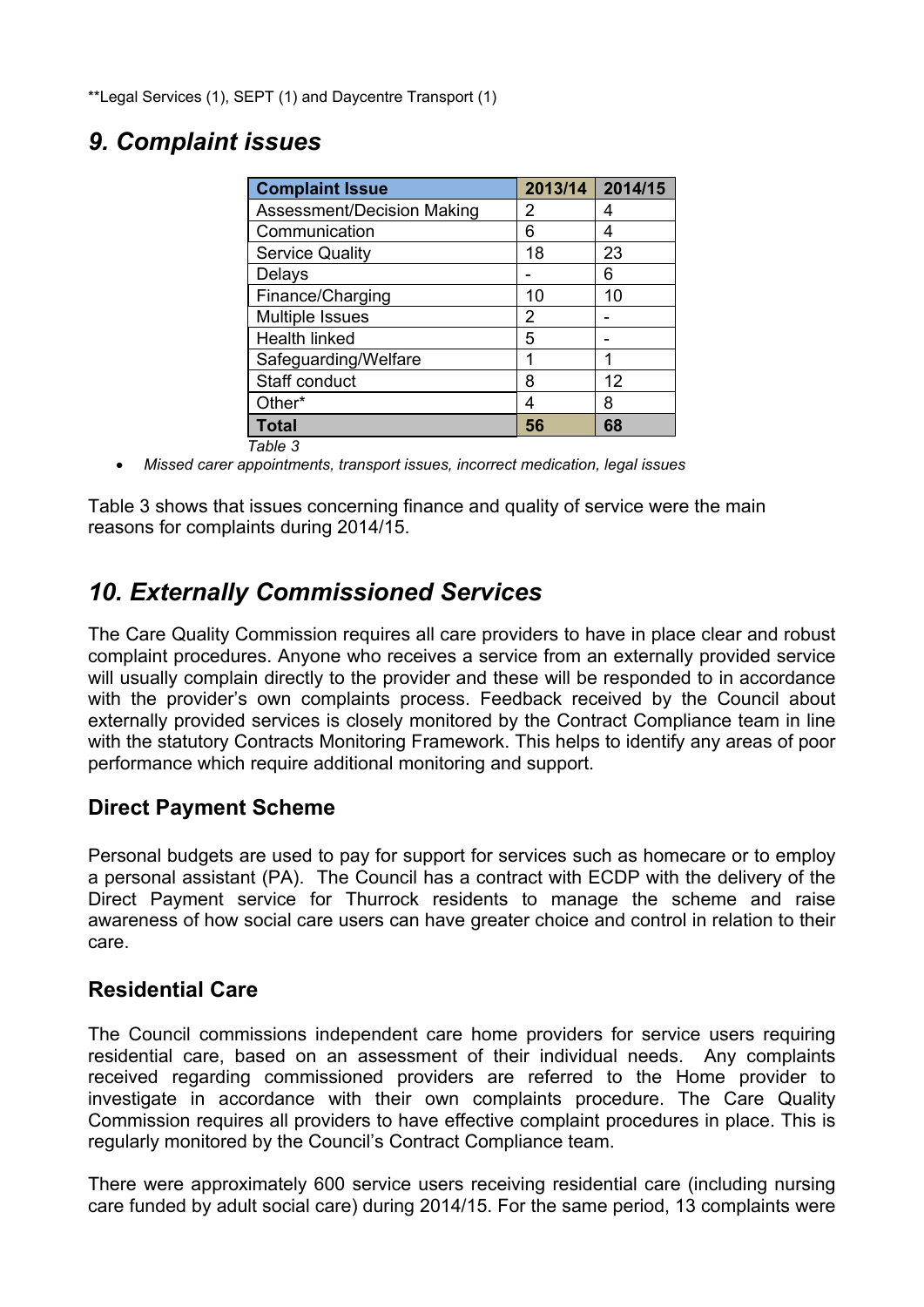received by the Council which is a very slight increase of 1 on the previous year (12). Generally, the issues most frequently queried are in relation to the quality of care received by the service user and the charges for care**.**

Providers have a duty to log and investigate complaints received directly by their service. There were 115 complaints registered by twenty residential providers which were investigated in accordance with the provider's own complaint procedure. Of those, 38 were upheld and 76 were not upheld and one complaint was still in progress at the end of the reporting period.

#### **Domiciliary care**

There is a high demand for home care within Thurrock and the commissioned provider agencies work closely with Thurrock's commissioning and contract teams to ensure that service users receive care packages that directly meet their needs.

Over 700 service users received externally provided home care services during 2014/15. The issues raised as complaints were mainly in relation to the quality of care provided, delays to home visits, communication issues and funding. The provider agencies generally respond directly to service users and their families when responding to complaints and concerns about their service.

Complaints made directly to the Council will be investigated if the response by the care provider is not satisfactory to the complainant. Twenty one complaints were recorded as received by the Council, which is an increase of 57% on the previous year when 9 complaints were recorded with the council.

For complaints directly received by the commissioned services, 28 complaints were investigated directly by three home care providers. Thirteen complaints were upheld, 14 complaints were not upheld and one complaint was in progress.

The Council's Contract Compliance Monitoring Team discusses all key issues arising from complaints on a regular basis with providers and ensures that any outstanding issues and key themes arising from complaints are addressed.

In all instances for complaints regarding adult social care, the complaints procedure may be superseded by the Safeguarding procedure if a referral is made which identifies safeguarding alerts. The complaint will be placed on hold awaiting the outcome of the safeguarding investigation.

### *11. Response Times*

Since the introduction of the Social Services and National Health Service Complaint Regulations in 2009, the only mandatory requirement is that complainants should receive an acknowledgement within 3 working days. The legislation allows flexibility where it is negotiated that a complaint investigation be formally investigated within three months and the overall timescale for complaint to be resolved within six months. If there is further delay, a new action plan must be negotiated. However the department's aim is to resolve most complaints within 20 working days.

The time limit for making a complaint is within 12 months of the matter being complained about. However, the Council can exercise its discretion to allow complaints that are made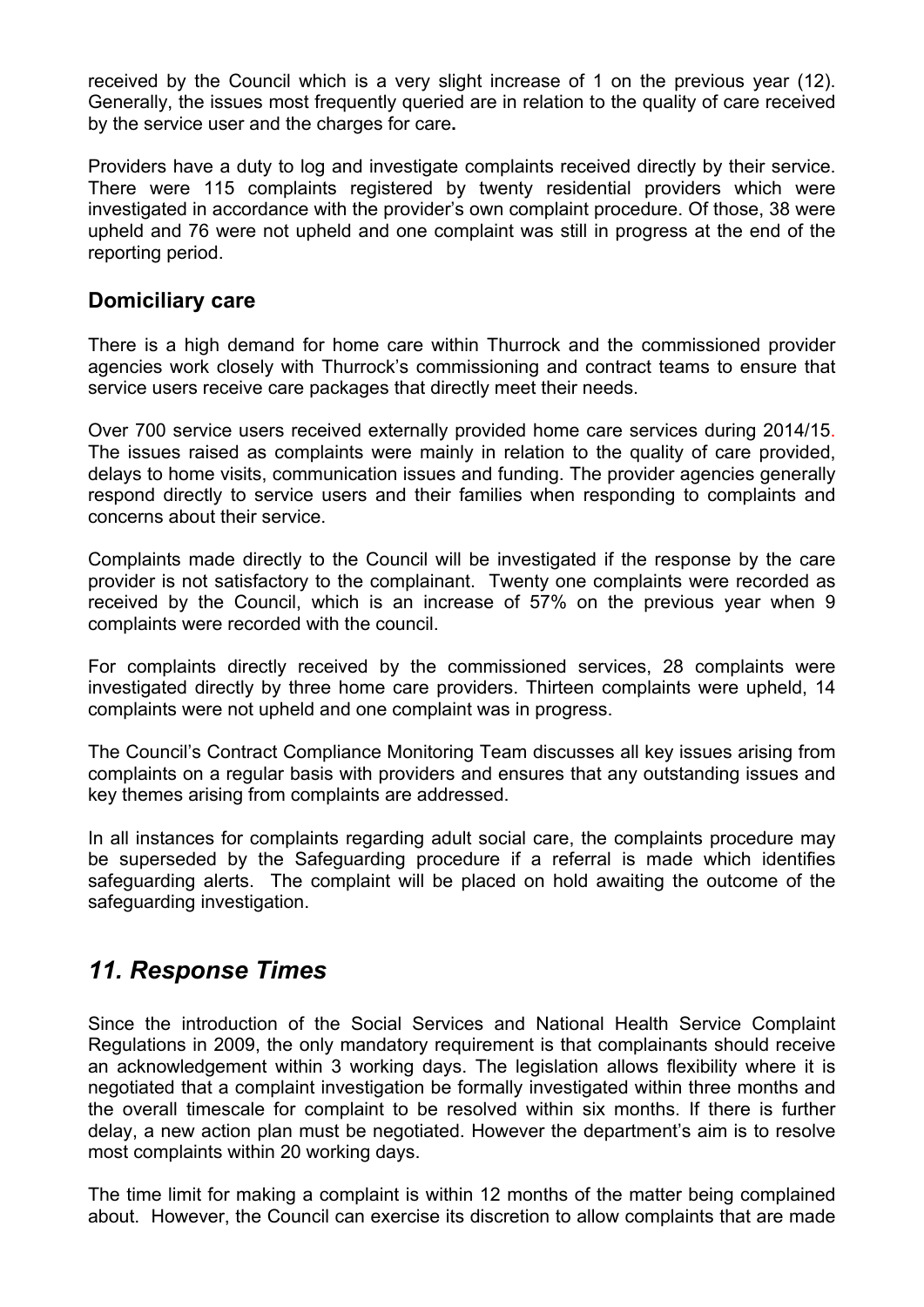over the 12 month rule, where it is satisfied that the complainant had good reason and where it is still possible to investigate the complaint effectively and fairly.

33% of the 49 completed complaints exceeded 20 working days. Where complaints were complex by nature or required a multi- agency response, the response timescale was extended and delays were also caused by staff absence. There were 4 complaints that were incomplete at the end of the reporting period and 15 were either withdrawn or outside the jurisdiction. In all cases, the complainant is kept involved and informed of the progress of the complaint.

### *12. Complaint outcomes*

| Decision                | 2013/14 | 2014/15 |  |
|-------------------------|---------|---------|--|
| Upheld                  | 15      | 15      |  |
| <b>Partially Upheld</b> | 18      | 10      |  |
| Not Upheld              | 10      | 24      |  |
| Withdrawn or Cancelled  | 12      | 15      |  |
| In progress             |         |         |  |
| <b>Total</b>            | 56      | 68      |  |
| Table 4                 |         |         |  |

Of the 49 complaints completed, 31% were upheld, 20% partially upheld and 49% were not upheld. Table 4 indicates that in the previous year 2013/14, the majority of completed complaints were partially upheld. For 2014/15, the majority of completed complaints were not upheld for reasons that the investigation did not find a fault by the service and/or that correct processes were followed by the service team or provider.

Further details regarding complaint outcomes and those complaints that were upheld are set out under 'Learning from Complaints' section of this report.

# *13. Benchmarking*

Thurrock is a member of the Eastern Regional Complaints Group and Public Sector Complaints Network and information is shared on a periodic basis in terms of key national legislative changes that affect the complaints process together with any relevant key learning from specific complaints including public reports from the Local Government Ombudsman.

The following councils have provided their data on complaints received which may be reasonably comparable by size of population. The East England regional performance group monitors a range of performance data on a quarterly basis. For 2015/16 this will include complaints data and we expect to see additional opportunities for comparing information and sharing learning through this.

| <b>Council</b>       | <b>Complaints</b> | <b>Population</b> | Per 10,000 pop |
|----------------------|-------------------|-------------------|----------------|
| <b>Thurrock</b>      | 68                | 157,705           | 4.3            |
| Sutton               | 68                | 190,146           | 3.6            |
| <b>Milton Keynes</b> | 51                | 248, 821          | 2.0            |
| Slough               | 34                | 140,205           | 2.4            |
| Luton                | 60                | 203,201           | 3.0            |
| Table 5              |                   |                   |                |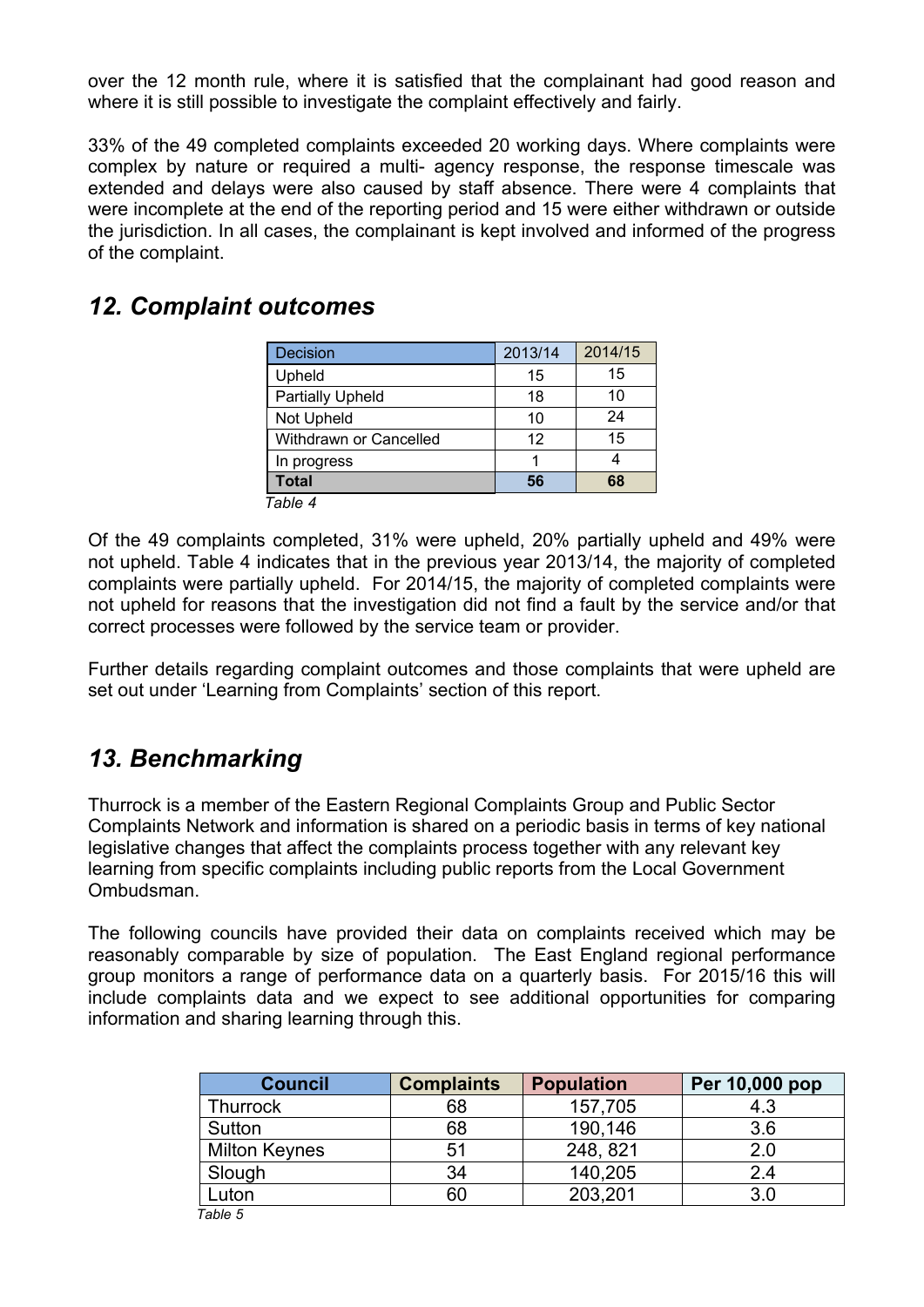# *14. Local Government Ombudsman*

If a complainant is not satisfied with the outcome of the independent review panel, they have the right to take their complaint to the local Government Ombudsman and at any time. However, the Ombudsman may refer the complaint back to the Local Authority if it has not been fully considered through the complaints procedure.

The Ombudsman investigates complaints of injustice caused by 'maladministration' or 'service failure'. The Ombudsman cannot question whether a Council's decision is right or wrong simply because a complainant disagrees with it. The Ombudsman must consider whether there was fault in the way the decision was reached. If there has been fault, the Ombudsman considers whether there has been an injustice, and if there has, a remedy will be suggested.

One enquiry was received from the Ombudsman for this reporting year compared to 6 received in the previous year, as detailed below:

Case – Complainant challenged the outcome of the assessment of her needs. The complaint outcome was **no maladministration** by the Ombudsman. However, the case highlighted that an independent review of her needs had not been recorded on the case file and therefore an apology was issued to the complainant and records updated accordingly.

### *15. Concerns/enquiries*

Apart from complaints, the complaints team recorded all other representations received about adults social care services, as it is required to do. Representations can be positive comments and feedback or queries regarding a service.

The complaints team recorded 33 concerns and issues for this reporting period which is a slight decrease on the previous year (37). Concerns are successfully resolved within the teams without the need to record them as formal complaints. If the concern cannot be resolved, it will be become a complaint and be processed in accordance with the complaints procedure.

### *16. MP and Member enquiries*

The complaints team also records MP and Member enquiries that are received on behalf of service users regarding adult social care. Complex queries and work pressures has resulted in some responses exceeding the 10 working day timescale and response times will be a priority focus for improvement during 2015/16.

MP enquiries increased by four this year. Member enquiries also only increased slightly on the previous year.

|                |           | 2012-2013 | 2013-2014 | 2014-2015 |
|----------------|-----------|-----------|-----------|-----------|
| <b>Members</b> | Volume    | 27        | 39        | 40        |
|                | on time   | 27        | 39        | 36        |
| <b>Total</b>   | % on time | 100%      | 100%      | 90%       |
| <b>MP</b>      | Volume    | 12        | 12        | 16        |
|                | on time   | 12        | 12        | 14        |
| <b>Total</b>   | % on time | 100%      | 100%      | 88%       |

 *Table 6*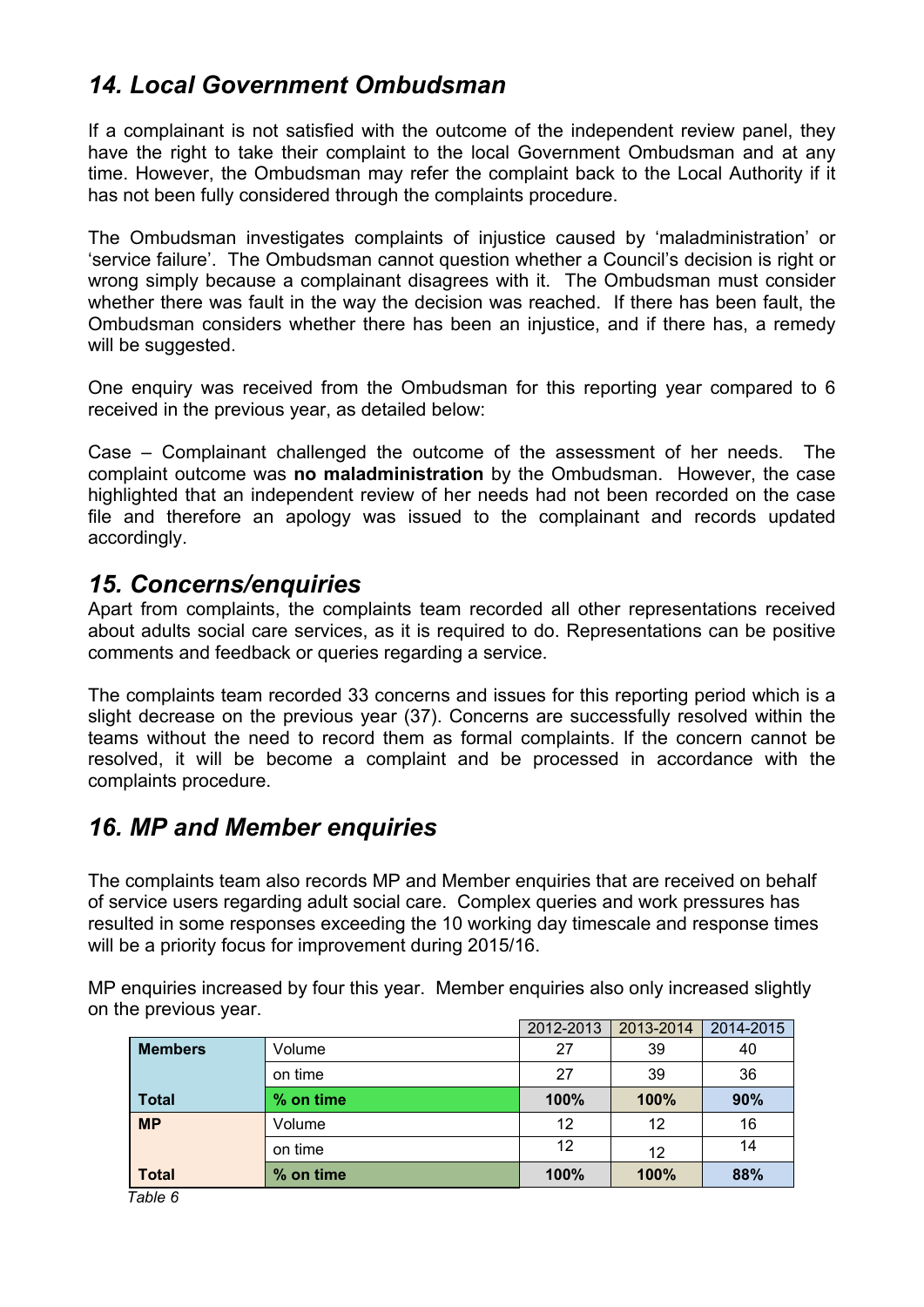# *17. Compliments*

Compliments are expressions of good feedback. There was a slight decrease (198) in compliments this year compared with 201 recorded last year.

What they have said:

"Just wanted to say how grateful I am for everything that Rapid Response have done – I can't believe the difference it has made." **Rapid Response and Assessment Service**

Mr N complimented how all the carers are very helpful and caring. He also wanted to mention one carer in particular, C, is an exceptional carer, and she is very much appreciated and goes to all lengths when doing the care for the above service user**. Joint Reablement Team**

Call received from Mr W to say his equipment has arrived and is really happy with both the equipment and the service he has received he would like to compliment both D R and the service. **Occupational Therapy Team**

Thank you so much for all your input and help with this - without your visit it would not have happened so easily at all as no one could not quite understand the inner workings of the (dosset) box! **Locality 1 & 2 Team**

"Thank you for your kindness and patience with me when I was in panic mode! And of course, thanks for the arrangements you made for Mum now that she is at home. It is really appreciated." **Basildon Hospital Team**

Thank you card and flower arrangement - "Thank you so much for all your help, it has been much appreciated" **Safeguarding Team**

Mrs D thanked staff member for her help and said that everyone on the team is very helpful, she has spoken to X in the past and has always found that when she rings this team, people are always ready to listen and help, X was very helpful last time. **Contracts Compliance Team**

"Thank you for trying for the chair although we both thought that it was a no-no. I will not look into buying one until we hear back from OT. Once again thank you for your understanding and being a social worker that is helpful. You made me feel at ease." **Locality 3 & 4 Team**

"Big thank you for your support with Mr & Mrs B, I have spoken to the son-in-law this morning who was very impressed with your support and stated his parents-in-law really enjoyed the day care and are looking forward to Saturday" **Daycare services**

"Just to let you know I visited this client this week. Mr M and his wife advised that a lady from Finance called X had been out to visit her and that she was most helpful." **Customer Finance Team**

"Please would you pass on my thanks to the staff at Thurrock Council Careline. The BT work man told me that staff had got in touch with them to tell them I was a customer of theirs. Instead of it taking three working days, it only took one working day. I really appreciate the team doing this for me. Without the landline I am totally lost. Is this not a good well-being factor that you should know about." **Careline service**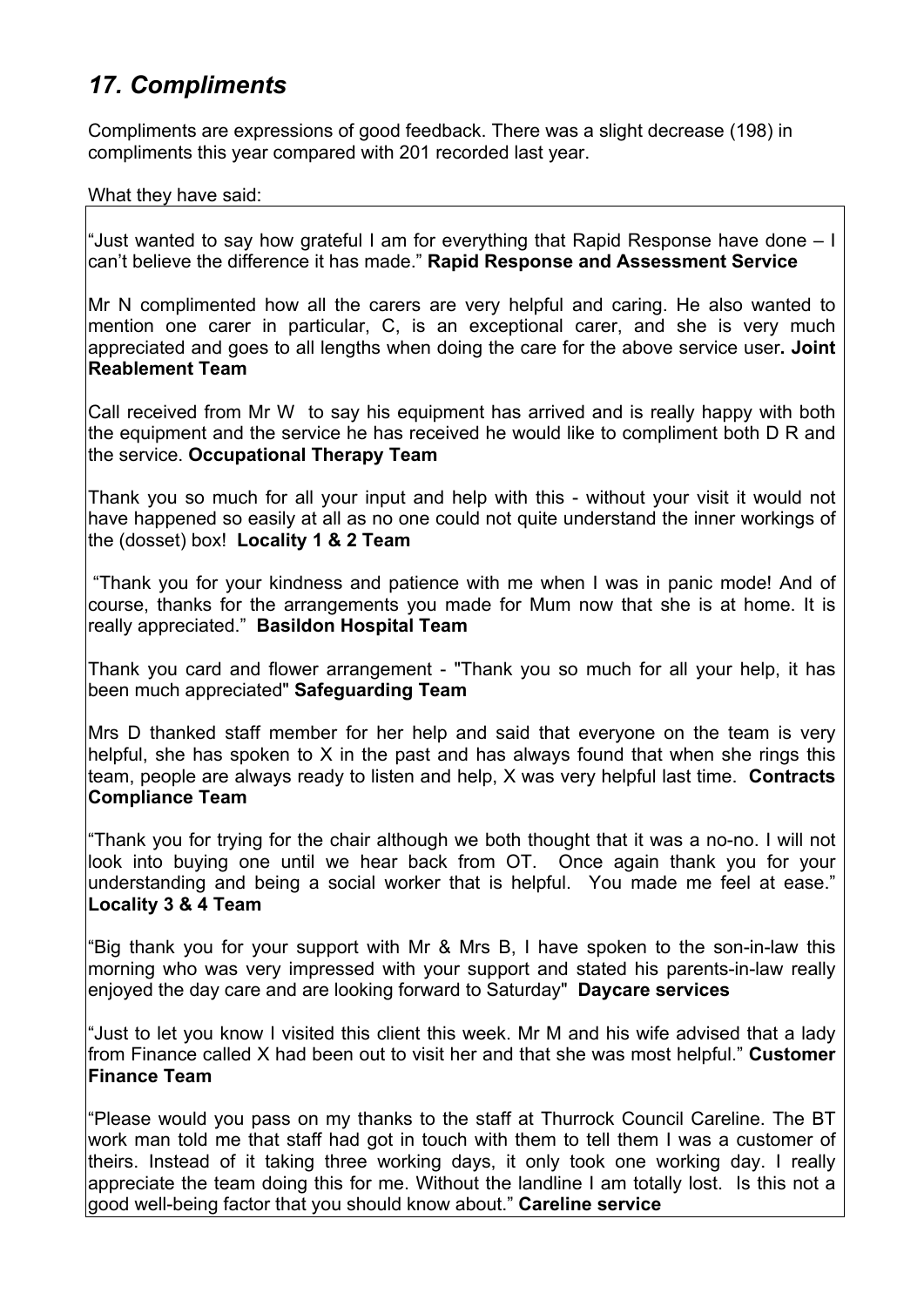# *18. Learning from Complaints*

Complaints that are upheld or partially upheld identify areas of learning for the service or provider involved. These are recorded on a learning log and actioned. The learning is highlighted in the quarterly reports for Senior Management and cascaded to service teams. Listed below is the learning that was addressed for complaints during 2014-15.

# **Providers**

#### **Staff**

- Shortages of staff resulted in a domiciliary care provider experiencing specific operational issues particularly with changes to carers, late and missed calls and new carers working without appropriate training. These issues generated several complaints which were monitored by the Contracts Compliance team. The provider has since recruited and trained more permanent carers
- Carer failed to inform the service user that they were running late due to traffic. This was addressed directly by the provider by reminding staff in a team meeting to ensure that they keep service users informed if delayed on their journey and the implications of not doing so.
- Staff to follow correct procedures for handling medication by cross referencing the medication packaging with medication blister packaging and MAR sheet and to be supported with the appropriate training from Manager and e- training on the safe administration of medication

#### **Staff Training**

- Case files to be kept in good order and case recordings to be in sequence and recorded in detail
- Carers to read their schedule's correctly and attend the service user appropriately (domiciliary care provider)

#### **Communication**

- The homecare provider to liaise with Thurrock Council and service user and/or their next of kin, if there are capacity issues
- Direct Payments Provider to contact their clients as a matter of courtesy wherever possible, prior to removing under-spends from the Direct Payments account

### **Internal**

#### **Review of Procedure**

- To improve public awareness of cost implications of care
- Seamless timing as a consideration when looking at collaborative working between departments i.e. sending and sharing information between departments on tighter timescales
- Process of reviewing blue badge applications generally takes around 6 weeks, however this process to be reviewed for people with a terminal illness
- To review the process of communicating charges and invoices between providers, customer finance and sundry debtors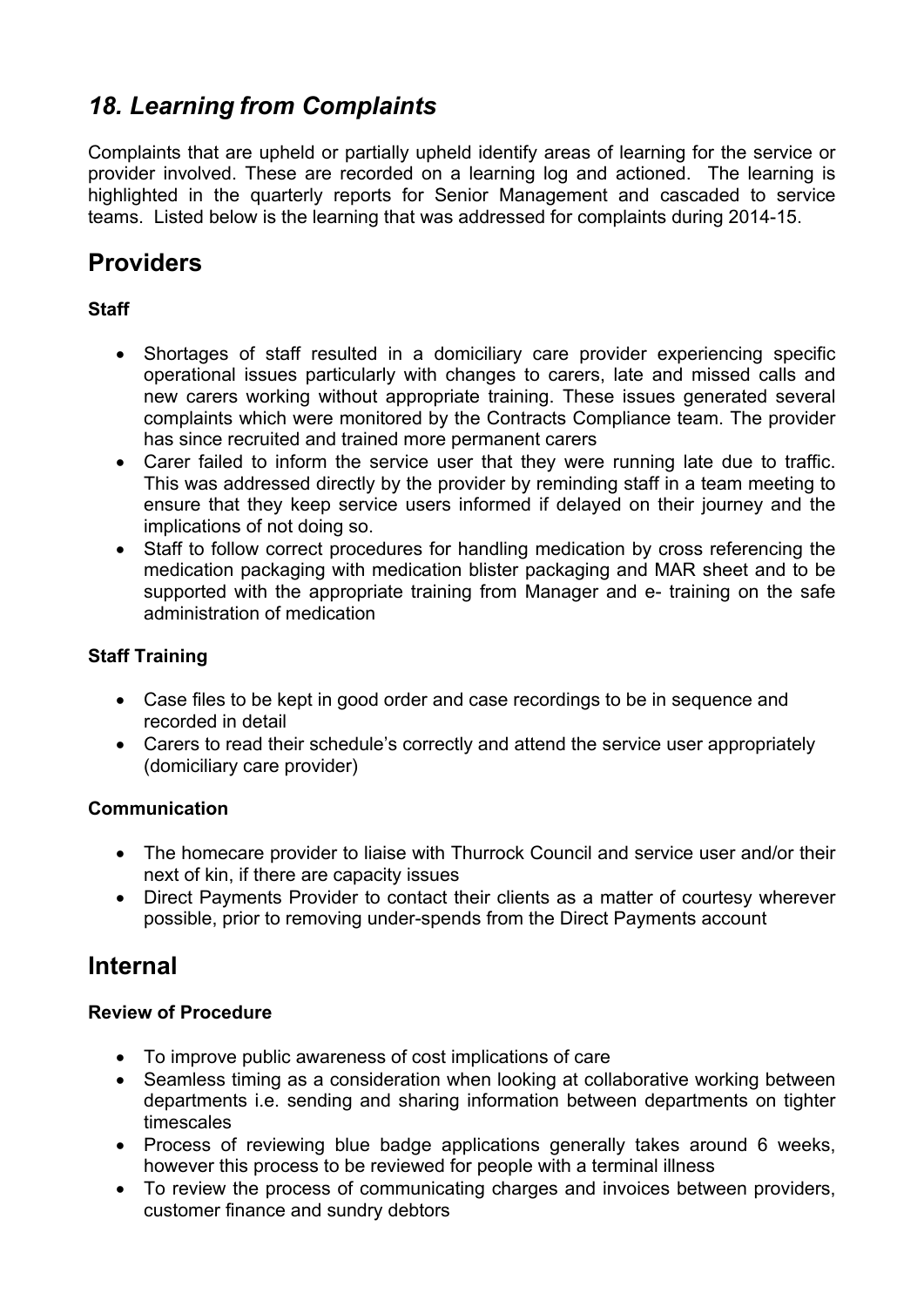- Review of EDT procedure for contacting EDT managers out of hours
- Policy drafted for day care process and how it is prioritised
- Day care handbook drafted for service users explaining the minimum standard of service and information on complaints/brief appeal process
- Day care to routinely record information on the adults social care system (LAS)
- To look at the charging procedure between providing homecare reablement and interim residential reablement as there appears to be a difference of approach with same listed remit. The Council do not charge for homecare reablement up to six weeks, but for 24hrs care reablement there could be a service user charge following financial assessment, service users and families need to be made aware of this

#### **Staff Training**

- Training was identified for a social worker to understand the Deprivation of Liberty applications as provided and monitored by the assigned supervising social worker
- The same social worker to be monitored on the standards of good social work practice to be addressed through supervision sessions
- Staff to be reminded of procedure for contacts and messages when out of hours
- Day care staff to inform relevant professionals/service team if unable to deliver a service.
- Staff to make service users aware that costs are involved when care is commissioned including increase in care and costs, and this should be recorded
- Procedural training for staff on reablement remit and integrated assessment procedures with a focus on the differences and definition between providing interim care and rehabilitation support; to ensure timely copies of assessments and care plans are sent to the service users and the importance of timely interventions and communications. The learning to be implemented through good practice and auditing practice

#### **Communication**

- More pro-active working with Housing colleagues, particularly when housing needs must be undertaken, policy of joint working identified
- Clear communication needs to be recorded on the adult social care database and outcomes to be clearly clarified with the service user

# *19. Training*

Teams will receive complaints handling training sessions throughout the year. This is to highlight good customer care, responding to complaints, meeting timescales the importance of learning from complaints and compliments and to promote the expertise available from the Complaints Manager in assisting complaints management.

The Workforce Planning and Development team also provides an e-learning course on handling complaints.